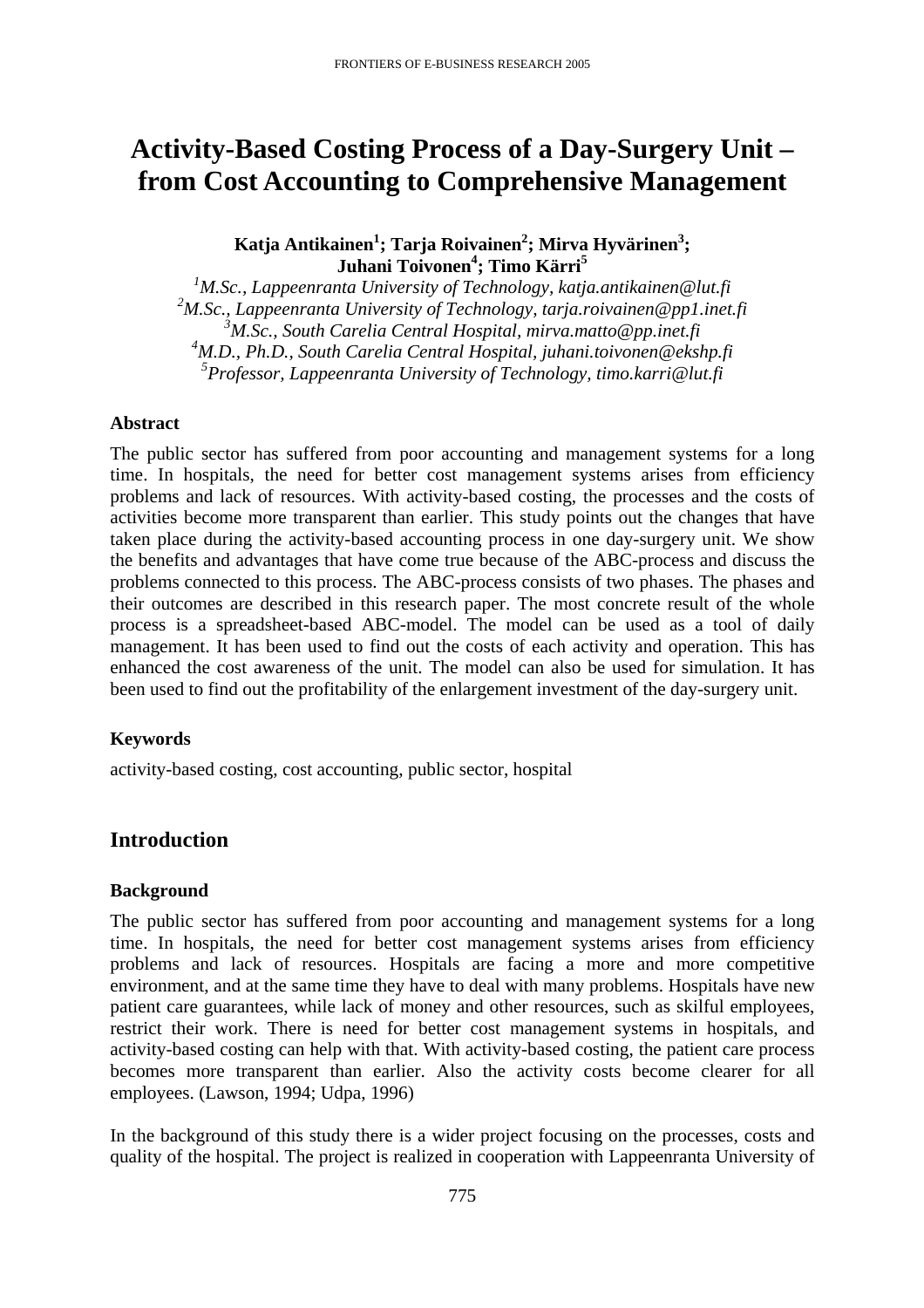Technology and South Carelia Central Hospital in years 2003-2006. The financing of this project comes partly from the Foundation for Municipal Development. This study has its origin in a part of this project, focusing on the correctness of the management accounting and evaluating the Diagnosis Related Groups (DRG) pricing, which is widely used in Finnish hospitals.

#### **Methodology**

The study was carried out as an experimental case study. The intention was to find out how the activity-based costing suits the public sector, and our case unit was the day-surgery-unit of South Carelia Central Hospital. The purpose was also to find out what benefits and problems are linked to the implementation process. The study includes literature reviews, interviews, modeling and numerical analysis.

#### **Objectives and definitions**

The basic structure of the two-pronged activity-based costing process was used as the theoretical framework of the study. It includes the cost view and the process view (Turney, 1991). The aim of this study was to find out whether the cost view can be handled first, followed by the process phase. The separation of these views does not harm the process but it can give additional benefits.

This research paper points out the changes that have taken place during the activity-based accounting process in the day-surgery unit of South Carelia Central Hospital in 2003-2005. The benefits and advantages that have come true because of the ABC-process are clarified. These include both numerical and managerial results. Also the problems connected to this process are discussed. This paper describes the two-pronged ABC-process and gives evidence about the outcomes that this process has had so far.

#### **The structure of this paper**

First the theoretical framework of the study is introduced. After that we describe the twopronged ABC-process in the day-surgery unit of the South Carelia Central Hospital. This part starts with a short introduction of the day-surgery unit. Then the process is described. This includes the objectives of the two phases, the tools used and the main outcomes of both phases. After that the structure of the ABC-model is described. Finally we introduce the results that this project has had so far. First the numerical results are presented, and then the managerial results and changes that have occurred are clarified. Also the problems arisen in this whole process are discussed. In the end of this study, conclusions are made and some ideas concerning the future development are introduced.

# **Theoretical framework**

As a theoretical framework, Turney's (1991) ABC-model is used. This framework consists of the cost view and the process view. The cost view can be seen as the phase of building the ABC-model. The cost view includes the basic steps of the ABC-process and the main focus is in the costs. The resources and their costs are clarified first. Then the costs are allocated with cost drivers to the activities, found out with the help of activity analysis. Finally the costs are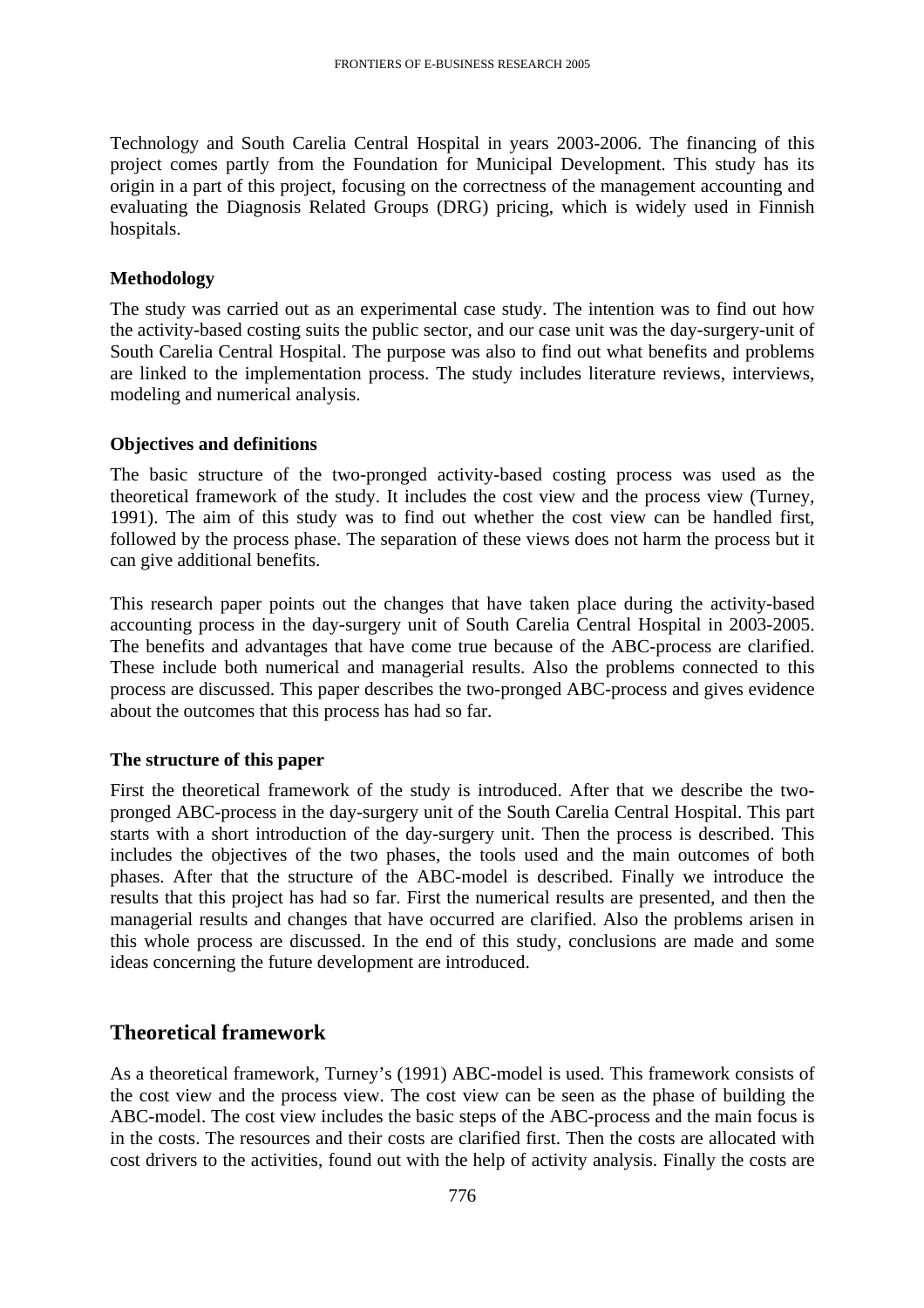allocated to cost objects. The main purpose of this process is to find out the costs of the activities and the cost objects.

The second view in Turney's (1991) framework is the process view. While the cost view can be seen as the phase of building the model, the process view can be seen as the phase of using the model built in the first phase. The steps of this view consist of finding out the cost drivers of the activities and using the information for performance measurement. The relation of these two views is presented in figure 1.



Figure 1. The two views of the ABC-process (Turney, 1991)

# **The ABC-process of the day-surgery unit**

# **The day-surgery unit of South Carelia Central Hospital**

The day-surgery unit works 40 weeks a year, and up to 2500 operations can be done in a year. The capacity comprises three operation rooms and 3.25 operating doctors. The bottlenecks of the unit are the recovery room and the room for receiving patients and sending them home. The day-surgery operations are operations in which the anaesthesia lasts no longer than two hours. The day-surgery care can last up to 12 hours, after which the patient is sent home. (South Carelia Hospital District, 2005a)

The day-surgery unit will be enlarged in years 2004-2007. The enlargement takes place in stages. In September 2005 one more operating room and social and waiting rooms were taken in use, and in 2007 one more operating room will be completed. After the enlargement the capacity of the day-surgery unit will comprise five operating rooms and five operating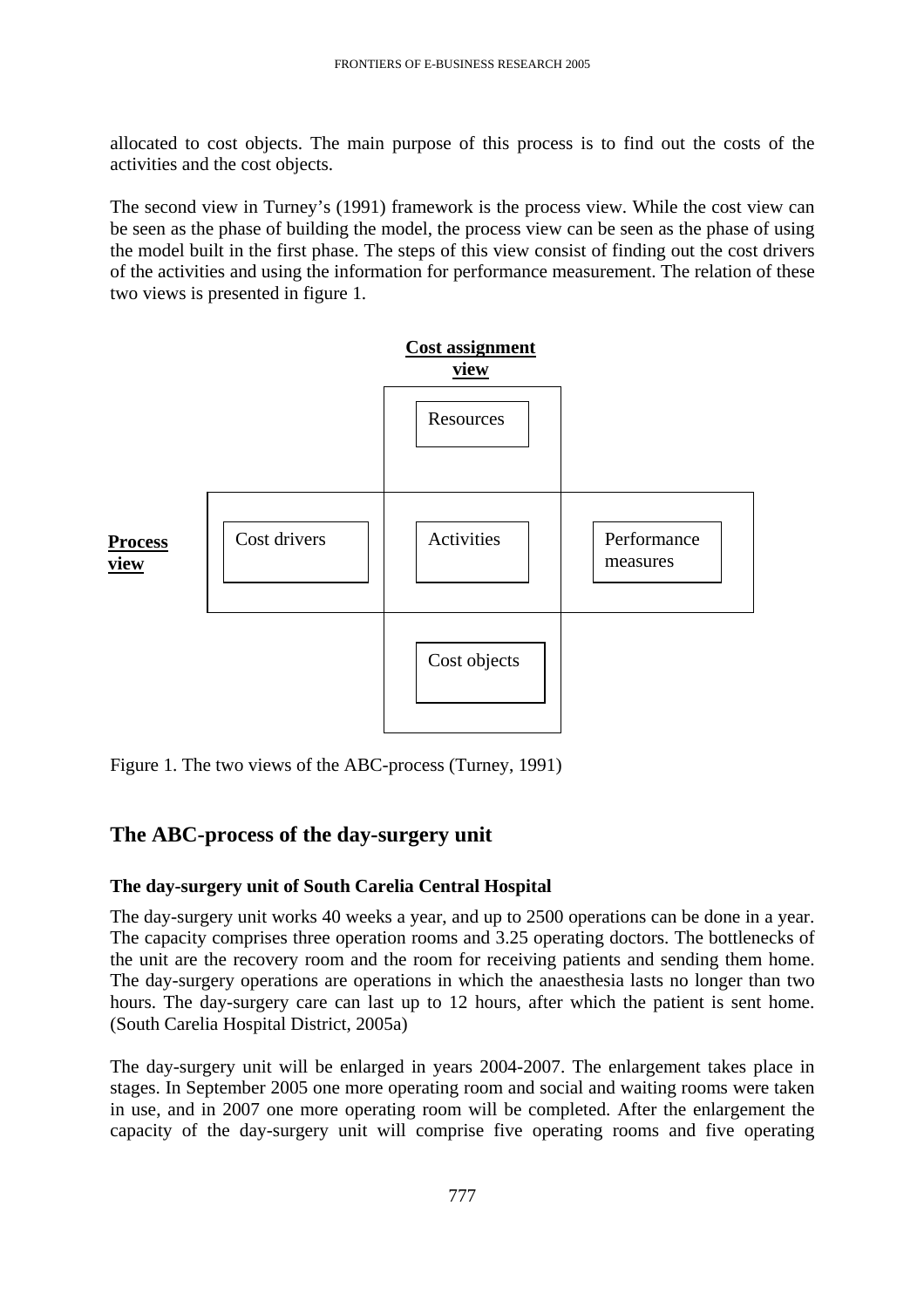doctors. With this capacity it is assumed that up to 4500 operations can be done in a year. Also the number of other staff will be increased. (South Carelia Hospital District, 2005b)

One of the strategic financial objectives of the day-surgery unit for 2004 was to evaluate the DRG prices with the help of activity-based costing (South Carelia Hospital District, 2003). It was commonly admitted that the DRG prices do not reflect the real costs of the operations. Activity-based costing was seen as a good tool to find out the real costs. With the help of the ABC cost information the DRG prices can be modified more accurately.

#### **Process description of the first phase of the ABC-process**

The first phase of the ABC-process of the day-surgery unit started in 2003 and ended in spring 2004. When this first phase started, there were no plans for a second phase. It was considered as a one-off project. At this point one of the major objectives was to study the process the patient went through and whether there were any dispensable activities in that process. Additionally the interest was merely in costs. What were the actual costs of different operations? (Mättö, 2004)

The process began with activity analysis. The chain of activities was clarified with interviews. The employees were asked about the process and the time each activity took. It was quite clear from the beginning that time would be the main driver, and the interviews confirmed this hypothesis. The outcome of the activity analysis was a very streamlined process that had no dispensable activities. The interviews also confirmed the fact that the recovery room and the receiving and sending home patients were the bottlenecks of the day-surgery unit. (Mättö, 2004)

The process mapping was the basis for an activity-based costing model built with spreadsheet. Most of the costs were staff expenses, which logically were time-driven. The main driver was the time spent in the operating room, but it was only used for staff expenses and other cost items that were clearly time-driven. At this stage other costs were handled rather roughly and a great part of the costs were divided evenly for each activity, which naturally bent the cost information. However, compared to the Diagnosis Related Groups (DRG) costing system in use, the ABC results were considered to be closer to the truth than DRG prices. At this point, there was some dissatisfaction concerning the accuracy of the ABC costs. This dissatisfaction created the need for the second phase. The following scheme clarifies the objectives and outcomes of the first phase, as well as the tools used.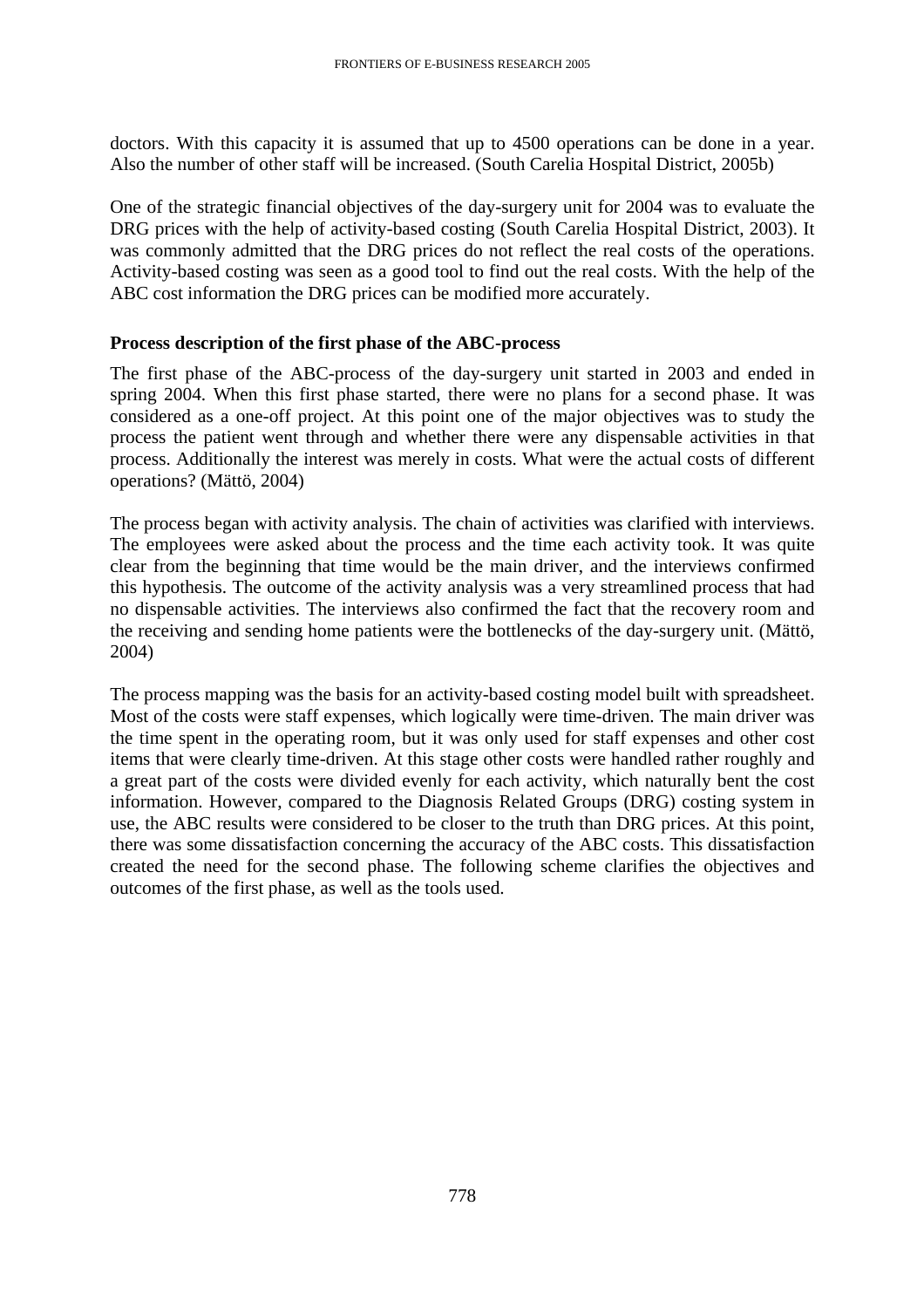

Figure 2. The first phase of the ABC-process in the day-surgery unit

# **Process description of the second phase of the ABC-process**

The second phase of the process was naturally an extension of the first phase. The need for the second phase arose from the need for more accurate cost information. When the objectives for the second phase were discussed, also the managerial use of the ABC-model was pointed out. Most of the basic work for building the model was done in the first phase and the second phase focused mainly on the process view of the ABC. This meant mostly new ways of using the model and also adjustments to the model.

The second phase started by mapping the potential purposes of use of the model. It was pointed out that more accurate cost information was needed if the model was to be used as a tool for managing the unit. Also easier use of the model was needed. One of the objectives was also using the model as a tool for simulating the profitability of the enlargement of the day-surgery unit. (Roivainen, 2005)

The adjustments to the model to get more accurate cost information were started with cost driver analysis (Kaplan & Atkinson, 1998). In the first phase a large part of the costs were allocated evenly for activities and operations. Now these cost items were taken under more precise examination. We found out that many of these cost items were time-related, and also other drivers were taken into account, such as floor area. Also the support activities, such as cleaning, were clarified more accurately with interviews, and the estimated time spent on each activity was used as the cost driver. As a result the costs became much more realistic. (Roivainen, 2005)

The adjustments to the appearance of the model were made so that it would be easier to update it in the future, and the model would not be for one time use only but would be a permanent tool in the unit. Also the reporting was improved. This included the graphics showing instantly the costs of each activity and operation and how the costs are made up. The model now also enables simulation, which shows easily how changes in time, personnel or costs influence the costs of activities and operations. This enables managerial use of the model and helps improving the employees' cost awareness. The simulation possibility was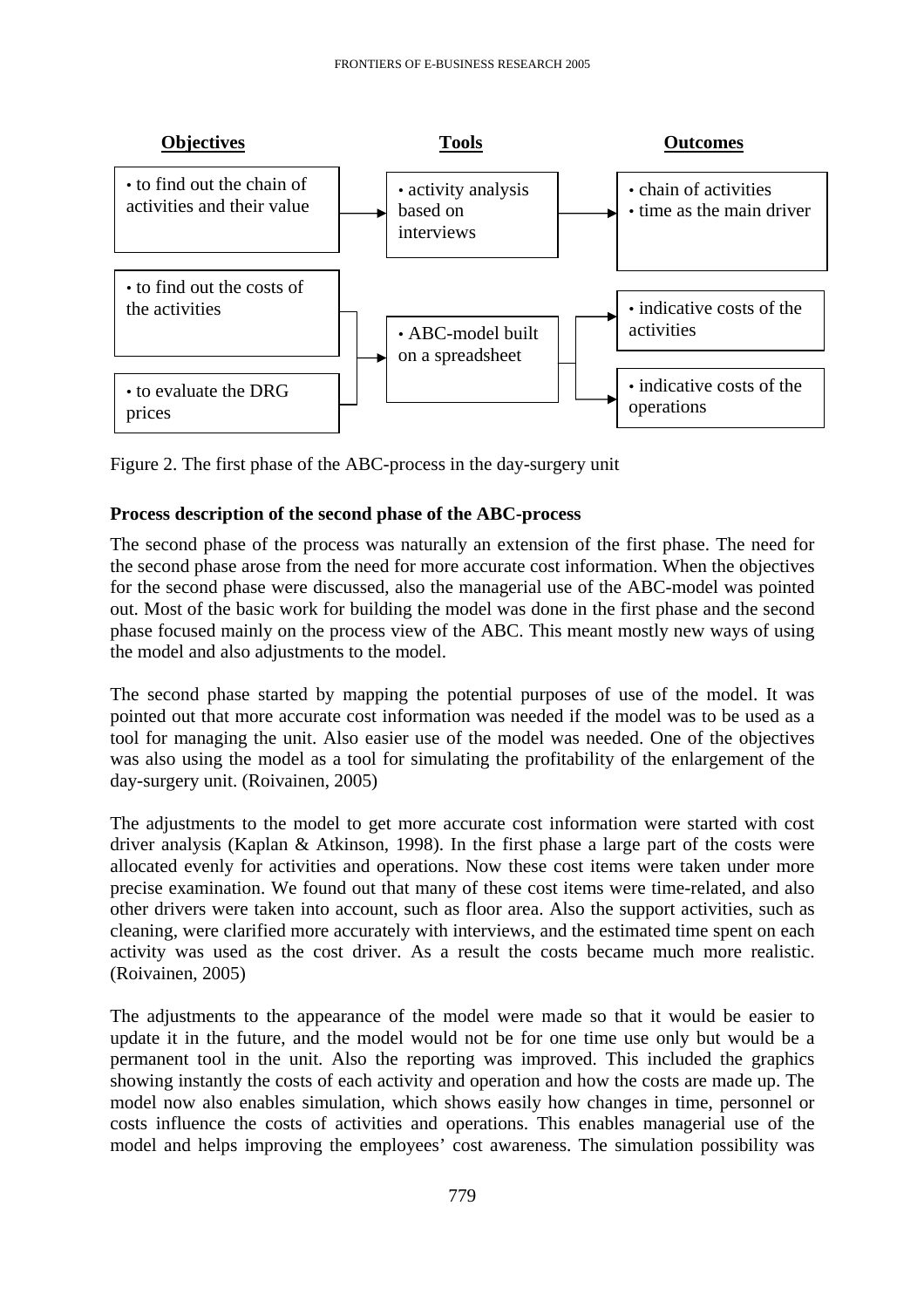also used to find out the profitability of the enlargement of the day-surgery unit. In this calculation many simplifications were made, but the model was considered to be a helpful tool in the evaluation. The objectives, outcomes and tools used in the second phase are presented in figure 3.



Figure 3. The second phase of the ABC-process in the day-surgery unit

# **The structure of the ABC-model**

The ABC-model of the day-surgery unit was built for a spreadsheet with Microsoft Excel. The capacity of the program was just about enough for the model. Excel was chosen because it is quite easy to use and it is also quite easy to make changes in the model.

The structure of the model follows the following pattern: first there is basic information about the number of employees, which is used to find out the temporal capacity of the unit. This information is used as a cost driver in the model. The costs of the unit have to be entered manually for each year. As cost driver information there are charts in which the average operating room and recovery room times and also the number of operations made are available. Also these have to be updated manually. Finally, the costs of the activities and operations are introduced. Figure 4 presents the basic structure of the ABC-model.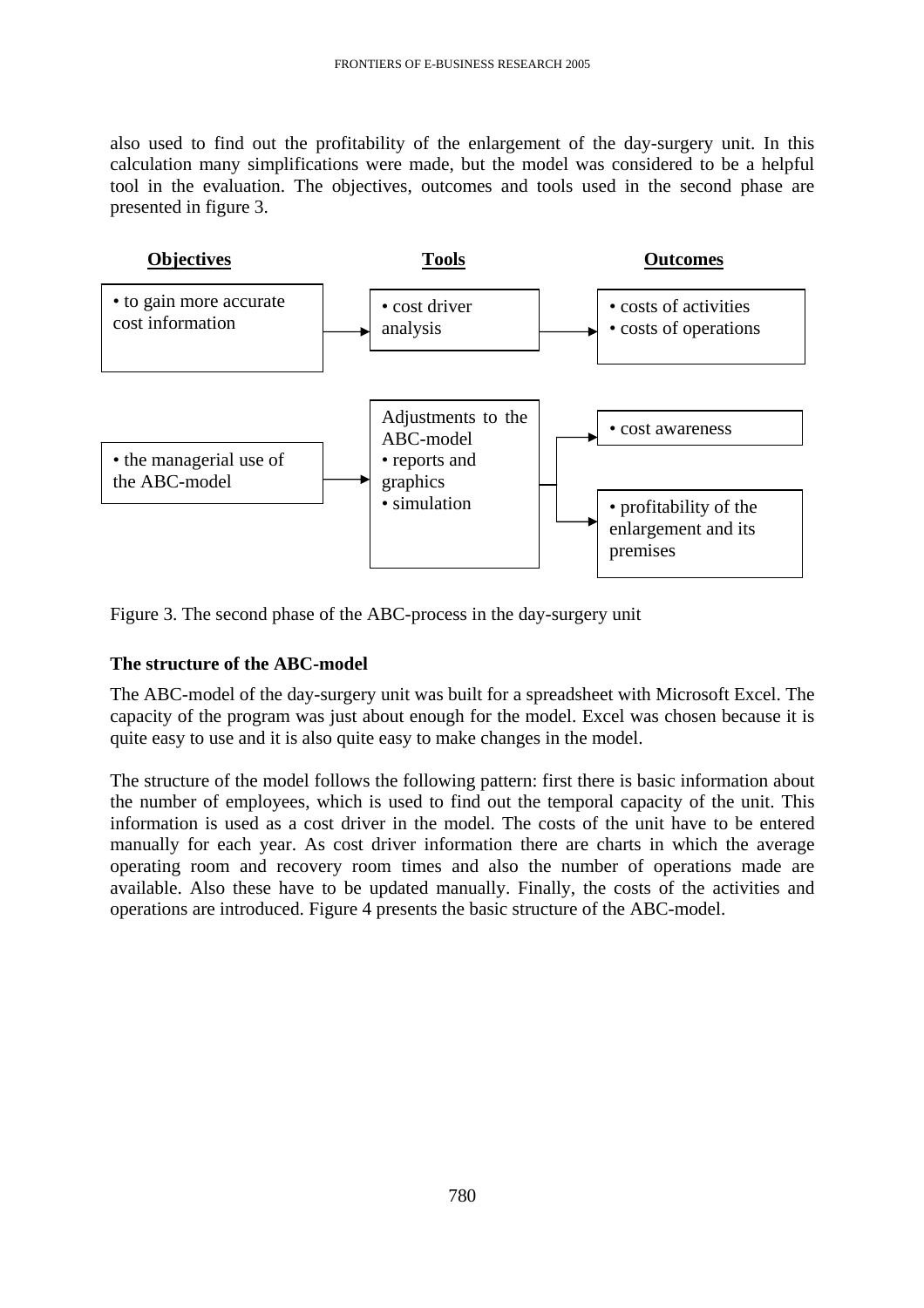

Figure 4. The basic structure of the ABC-model

As shown in figure 4, there are eleven main activities in the model. The first nine activities present the path that the patient follows when he comes to surgery. Additionally, there are other activities, which consist of breaks, meetings etc. These other activities are those that do not belong to the main process but are necessary for the unit to function. Finally there is the unused capacity -activity, which reflects the underutilization of the unit's resources. The support activities are cleaning, equipment maintenance and drug maintenance. The costs of these support activities are divided to the main activities with suitable cost drivers.

# **Results**

# **Numerical results**

The classification of the costs started the numerical part of the ABC-process. As a result it was found out that the Pareto-rule holds also in a hospital. In figure 5 it can be seen that 20 % of the operations create 80 % of the costs. Operations done more than 10 times a year are 21.9 % of all the operations made in the day-surgery unit and they create 79.5 % of the total costs of the unit. The conclusion made from this classification was that it was most important to focus on these operations, because they create most of the costs.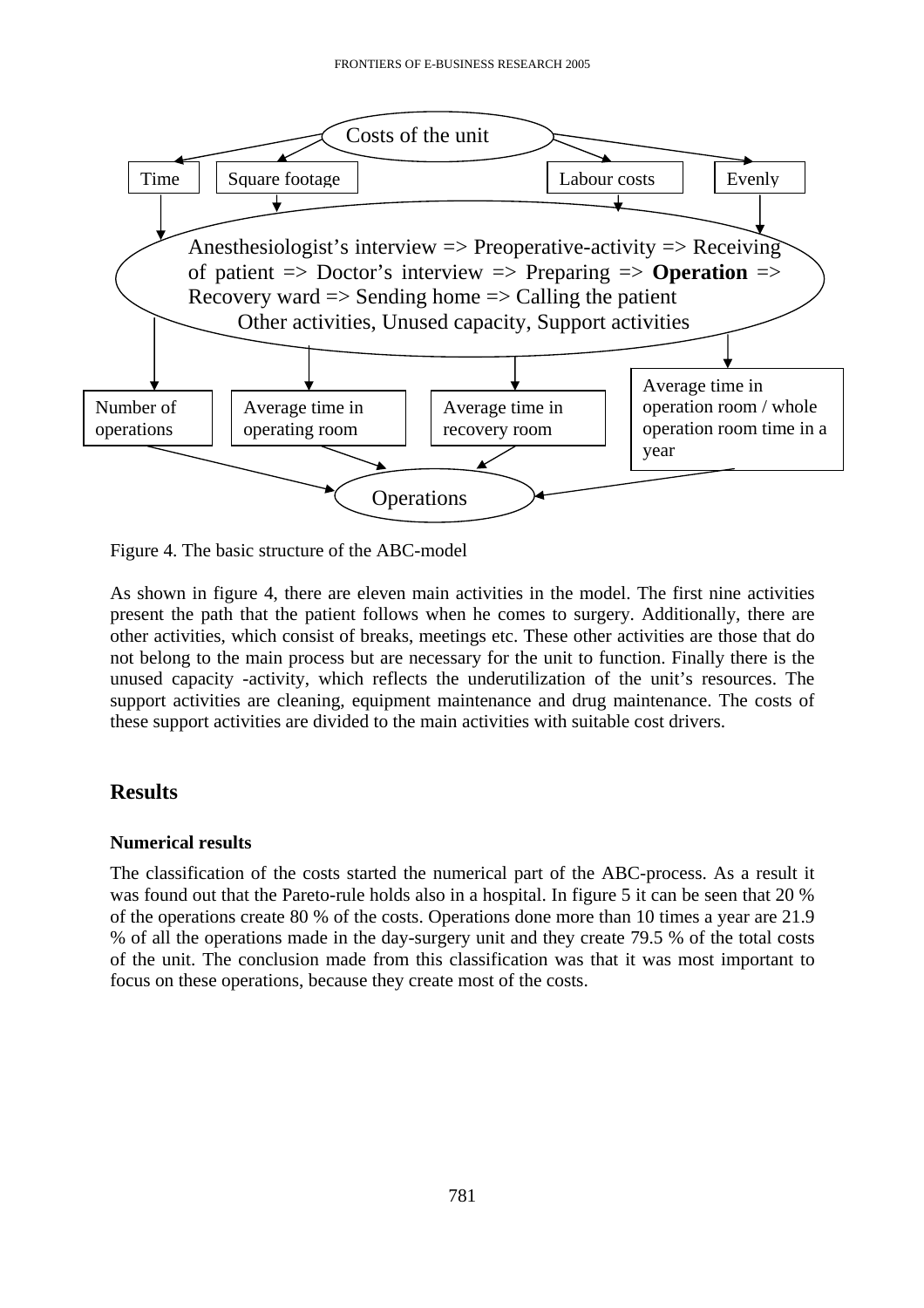

Figure 5. Classification of the costs of different operation groups



 $\Box$  11. Unused capacity

Figure 6. Costs of the activities of the day-surgery unit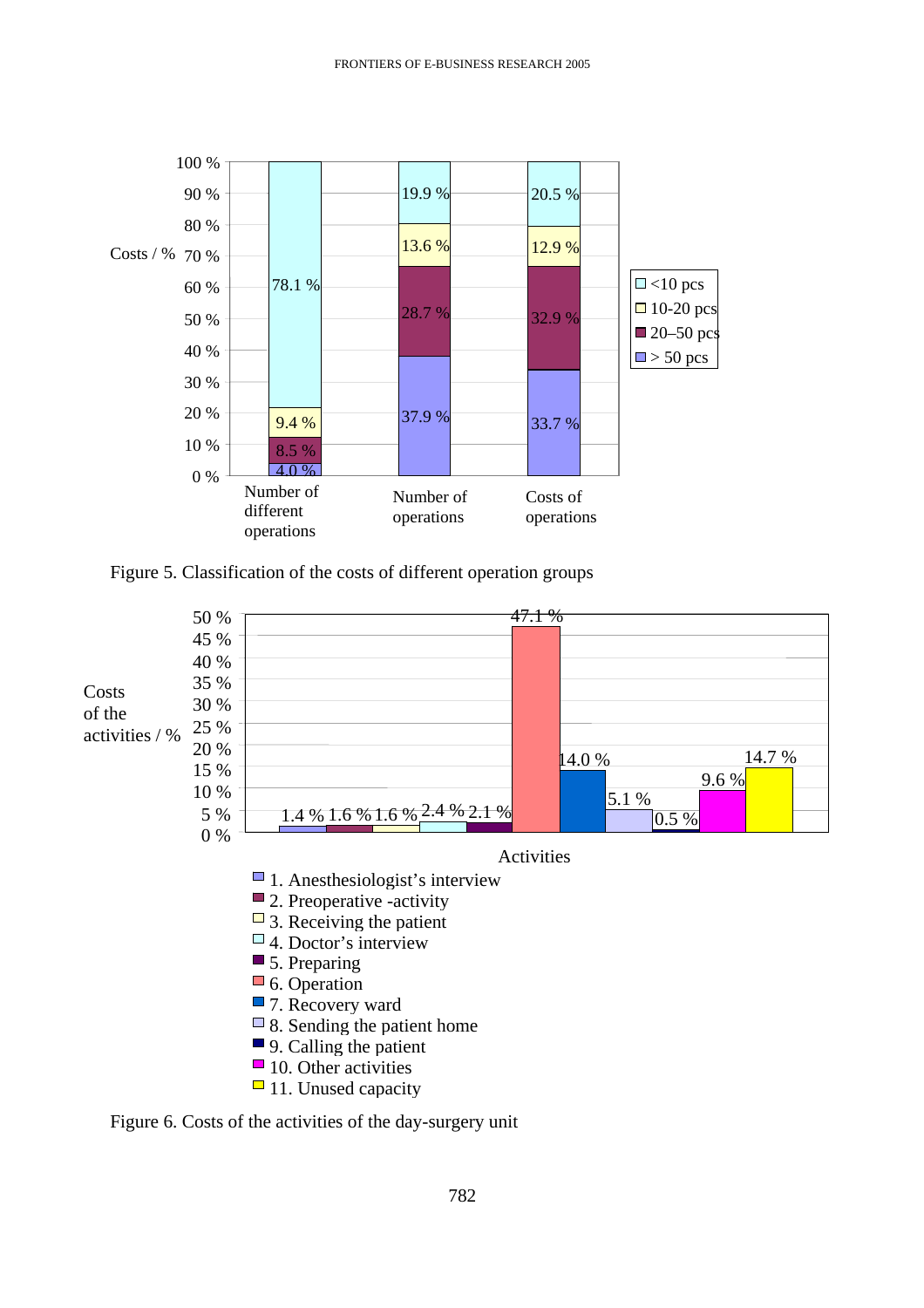When looking at the costs of the activities, presented in figure 6, the diagram seems fairly clear. The operation activity carries most of the costs and the recovery ward comes second in this comparison of the main activities. What is worrying in this result is that the costs of unused capacity are quite high. They are even higher than the costs of the recovery ward. 14.7% of the total costs are costs of unused capacity. There are naturally explanations for this, but what is important is that the employees and the management of the hospital are aware of the costs of the unused capacity.

When comparing the ABC costs to the DRG prices, the differences are big. Basically the ABC costs are higher than the DRG prices. One explanation for this is that the costs of the unused capacity are high. The DRG pricing takes into account the nature of the surgery but it does not take into account the local problems in using the whole operating capacity. If the whole capacity were in use, the differences would not be as high as they are now. Table one presents some examples of the differences between the ABC costs and DRG prices for the most common operations.

| Operations that are done over 50 |                  |                  |                   |
|----------------------------------|------------------|------------------|-------------------|
| times a year                     | <b>ABC</b> costs | <b>DRG</b> price | <b>Difference</b> |
| NGD <sub>05</sub>                | 1 096.00         | 1006.00          | 90.00             |
| JAB <sub>30</sub>                | 1 0 74.09        | 897.00           | 177.09            |
| EMB <sub>30</sub>                | 744.88           | 647.00           | 97.88             |
| LGA <sub>11</sub>                | 1 011.13         | 830.00           | 181.13            |
| ACC59                            | 952.68           | 830.00           | 122.68            |
| NBG15                            | 1 585.30         | 741.00           | 844.30            |
| LCH <sub>00</sub>                | 518.98           | 361.00           | 157.98            |
| HAB <sub>40</sub>                | 853.16           | 1 751.00         | $-897.84$         |
| DCA20                            | 580.77           | 830.00           | $-249.23$         |

Table 1. Examples of the differences between ABC costs and DRG prices

The profitability of the enlargement of the day-surgery unit was simulated with the ABCmodel, few simplifications were made to the simulation to keep it controllable. It was assumed that part of the costs, such as rents were fixed and part of the costs were variable, which would grow either in relation to the growth of the operations (from 2500 to 4500) or in relation to the growth of the labour costs (approximately 69.3 %). In this simulation the default value was that all the capacity could be used. As a result of this simulation it was found out that when looking at the costs of the activities, the most obvious change was the decline in the costs of unused capacity. The costs decreased from 14.7 % to 2.4 %. In the costs of operations the average cost of an operation decreased from 1100  $\epsilon$  to 837  $\epsilon$ . The sensitivity analysis showed that if the benefits are to be realized the target level of the operations should be 4000 operations in 2007. This requires also professionally skilled personnel, which cannot be taken as granted.

#### **Managerial results**

In the previous chapter some of the numerical results of the whole ABC-process were presented. One of the main objectives was also the managerial use of the model. This means activity-based management (ABM). When the costs are calculated they have to be used in the daily management if any of the benefits are to be realized.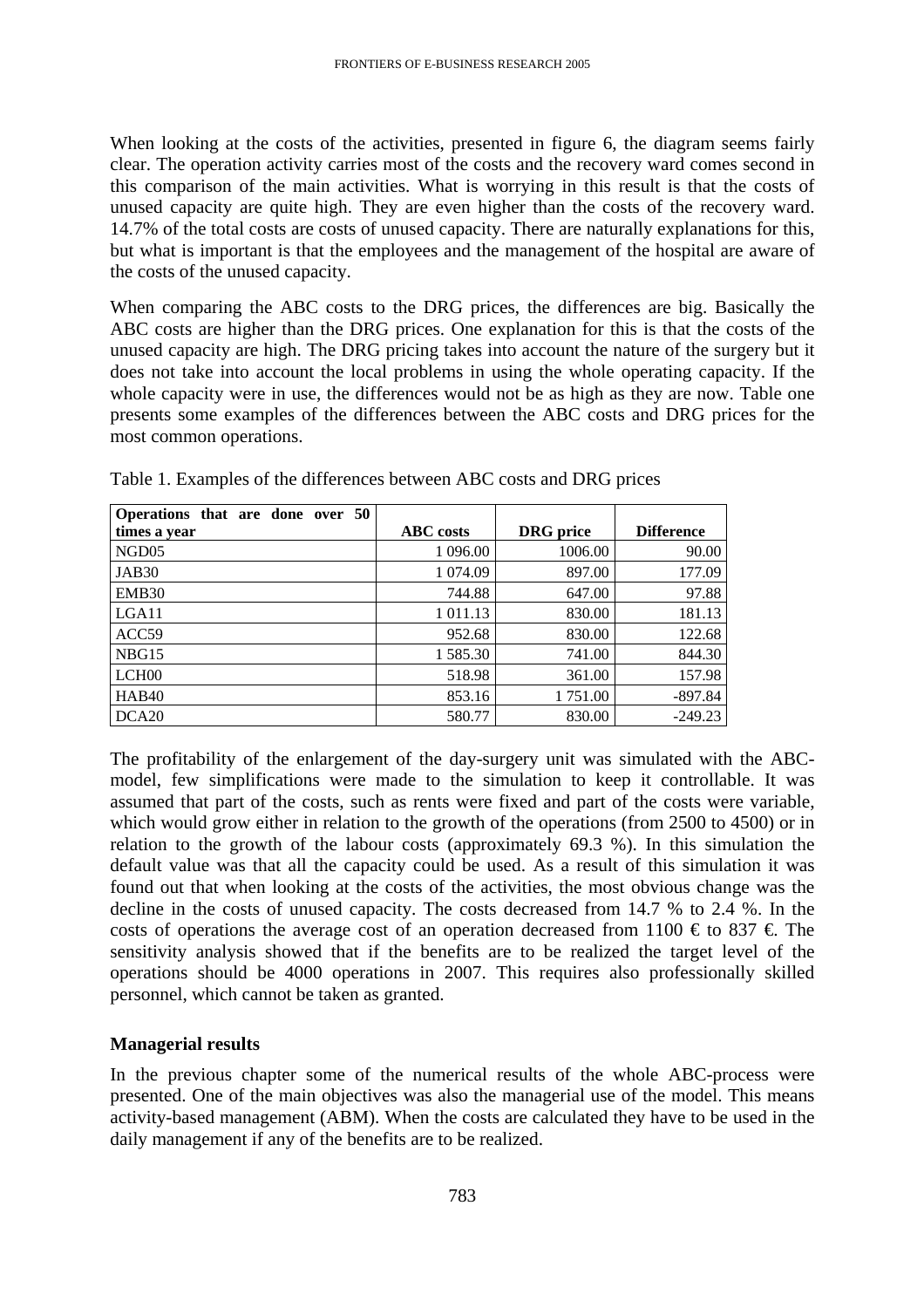When looking at the results of the whole process, one of the major benefits is that the staff has become more aware of the things they do. The activity analysis made them think about the work they do and the efficiency of their work. Also the ABC-model and the numerical results encourage the employees to see the difference in the way they do things. As we can see from the results, the process was very streamlined and there were no dispensable activities. This information calmed many of the opponents down. The model was seen as a good tool to guide the doctors so that they will not keep the operating room waiting. It was pointed out that every minute of waiting in the operation room costs over 8 euros/minute.

One of the most significant results from the management's point of view was the fact that in 2004 14.7 % of costs were costs of unused capacity. This was mainly due to the fact that there was lack of operating doctors. Another way to look at the unused capacity is that there is margin for business. There is no point in letting the operating rooms stand. The remaining time can be sold for example to doctors outside South Carelia Central Hospital.

In general the ABC-process has enhanced the cost awareness of the staff of the unit. It has also pointed out to the management that the pricing of the operations could be done in a more reliable way than with DRG pricing. The competition is growing also at the private sector and hospitals and other municipal activities are competing with each other for the tax payers' money. Knowledge of the true costs is needed when selling the operations to outsiders, which is done if there is unused capacity and there is need for certain operations from other hospitals, for example. The cost information is also needed for making the unit act more efficiently.

#### **Problems**

Most of the problems that are linked to this process arise from the resistance of change of the employees. Hospitals are quite hierarchical and conservative institutions and the changes do not happen very quickly. The resistance comes from the top of the organization as well as from the bottom level. Nobody wants their work to be criticized, what the activity-based costing and activity analysis are often seen as. (Cooper & al., 1992)

The operating doctors see their work in a hospital as expertise work, which in their opinion cannot be measured with numbers and time. This is partly true because the most important thing is that the patients survive from the operations and do not die because of the hastiness of the doctors. This fact has to be taken into account when making performance measurement systems, which the ABC-model can be seen as when looking at it from the process view.

One problem related to the work of the doctors is the average operating room times used as cost drivers. Different doctors make the same operations at different pace, which causes dispersion to the averages. What is most important is that the doctors become aware of the fact that time is money and they do not keep the other staff waiting in the operating room without a good reason. When using the averages instead of individual times, the model is easier to update (Kaplan & Anderson, 2004).

Also the lack of accounting skills by all employees is one problem. If the staff does not realize the meaning of the numbers, the benefits can be lost. (Cooper  $\&$  al., 1992) One important result from the ABC-model is the guidance it can give to the operating workers. Also